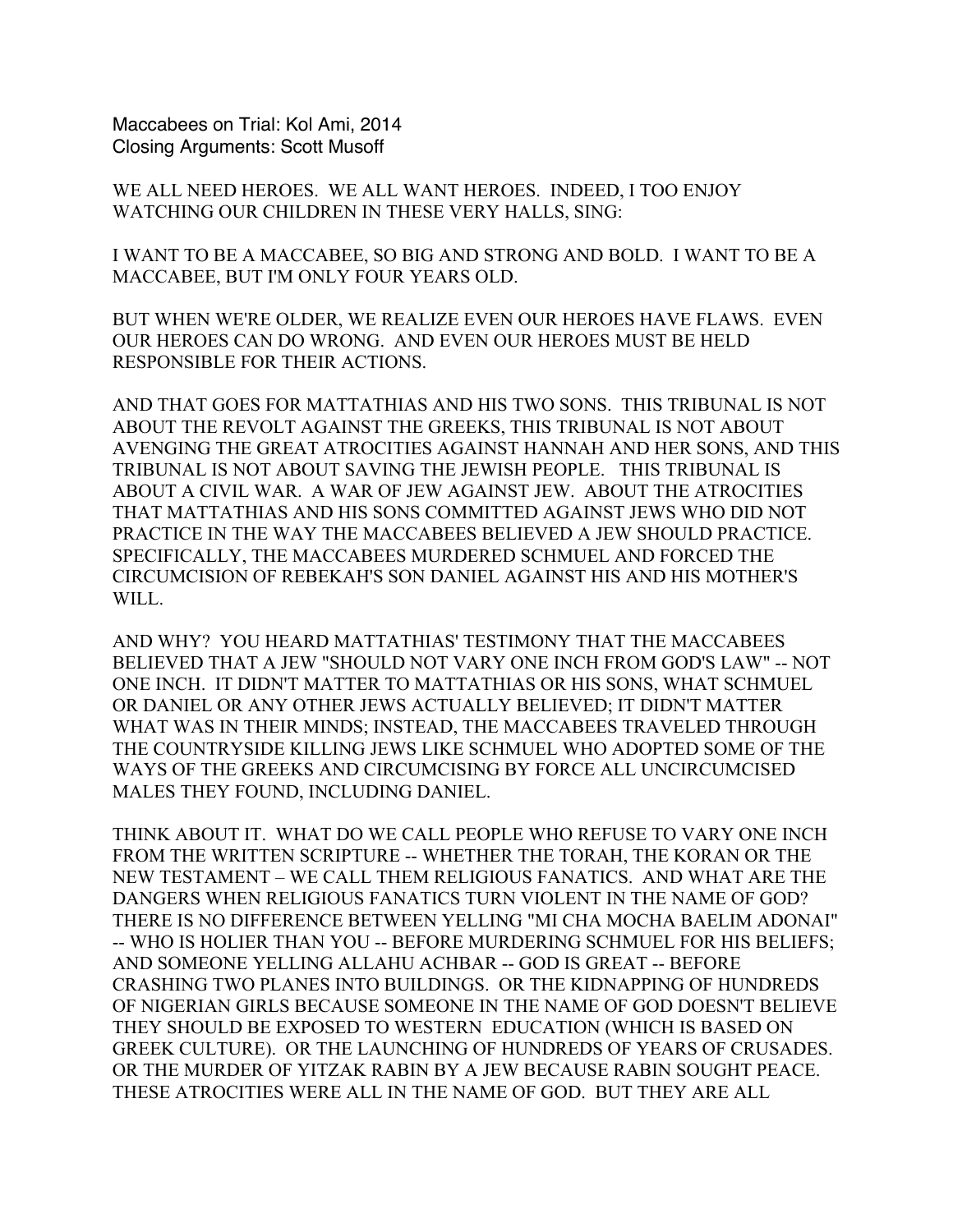WRONG. AND PEOPLE WHO MURDER AND MAIM – EVEN IN THE NAME OF GOD, ESPECIALLY IN THE NAME OF GOD -- MUST BE HELD RESPONSIBLE FOR THEIR ACTIONS. WE SIMPLY DO NOT AND SHOULD NOT ALLOW ANY ONE -- EVEN THE MACCABEES -- TO MURDER AND MAIM PEOPLE BASED ON HAVING DIFFERENT BELIEFS. IN THE WORDS OF ISIAH'S TESTIMONY, "THIS MUST STOP. JEWS KILLING JEWS, ALL IN THE NAME OF TORAH."

LET'S GO OVER THE FACTS. THERE IS NO DISPUTE THAT MATTHIAS MURDERED SCHMUEL. HIS RAGE OVER A PIG SACRIFICE OVERCAME HIM AND HE LASHED OUT AND MURDERED SCHMUEL IN COLD BLOOD. HE DID NOT JUST ATTACK THE GREEK OFFICER, BUT HE MURDERED THE INNOCENT SCHMUEL. AND WE KNOW THIS WASN'T NECESSARY TO SAVE THE JEWISH PEOPLE BECAUSE EVEN HIS SON SIMON TRIED TO STOP HIM. SIMON TESTIFIED, "I TRIED TO STOP HIM WHEN HE ROSE, BUT FOR AN OLD MAN HE WAS STILL QUICK AND STRONG." SIMON TRIED TO STOP HIS FATHER FROM COMMITTING MURDER BUT COULDN'T. SIMON COULDN'T GET THERE IN TIME AND MATTATHIAS SLAUGHTERED POOR SCHMUEL, JUST BECAUSE SCHMUEL SLAUGHTERED A PIG. NOW MATTATHIAS MUST BE HELD RESPONSIBLE.

AND WHAT ABOUT DANIEL. THERE IS NO DISPUTE ABOUT THE FACTS. REBEKAH AND HER HUSBAND MADE A DECISION NOT TO CIRCUMCISE THEIR SON. THAT WAS THEIR DECISION. YET, MATTATHIAS, JUDAH AND SIMON TOOK DANIEL INTO THE WOODS AND CIRCUMCISED DANIEL BY FORCE. AND DANIEL WAS NO BABY, MIND YOU. THEY TOOK A SWORD TO DANIEL AGAINST HIS WISHES AND THOSE OF THIS MOTHER. WE CRINGE WHEN HEAR OF FORCED FEMALE CIRCUMCISION IN THE NAME OF RELIGION; WE CRINGE WHEN OTHERS MAIM INNOCENT PEOPLE IN THE NAME OF RELIGION; AND WE SHOULD CRINGE WHEN JEW DOES IT TO JEW AS THE MACCABEES DID UNTO DANIEL. AND THEY SHOULD PAY THE PRICE.

I RESPECTFULLY SUBMIT THAT THE DEFENSE OF NECESSITY – NECESSARY TO SAVE THE JEWISH PEOPLE – MUST BE REJECTED. WHERE DO THE MACCABEES DRAW THE LINE? WHO IS A JEW? WHAT DOES IT MEAN TO BE A JEW? WEARING A KIPAH ON YOUR HEAD TO SERVICES? SHOULD WE MURDER ALL THOSE WHO CHOOSE NOT TO DO SO. YOU, YOU AND YOU? SHOULD WE MURDER AND MAIM THOSE THAT ALLOW WOMEN TO PRAY EQUALLY WITH MEN, HOW ABOUT THOSE THAT ALLOW WOMEN TO BECOME RABBIS? THERE ARE ALWAYS, EVEN TODAY, THOSE THAT WILL SAY: THOSE JEWS WHO STRAY "ONE INCH" FROM GOD'S LAWS ARE NOT JEWS. BUT WE DON'T, AND SHOULDN'T, ALLOW THEM TO MURDER AND MAIM THOSE WHO DO STRAY.

AND WHO KNOWS WHAT WOULD BECOME OF THE JEWISH PEOPLE IF IT WERE MORE PLURALISTIC, MORE OPEN. PERHAPS ONE DAY WE WOULD HAVE AN OLYMPICS FOR JEWISH ATHLETES MODELED ON THE GREEK OLYMPICS. AND WE COULD CALL THEM THE MACCABEAH GAMES -- HOW IRONIC. THE MACCABEAH GAMES NAMED FOR A PEOPLE WHO WANTED NOTHING TO DO WITH GREEK